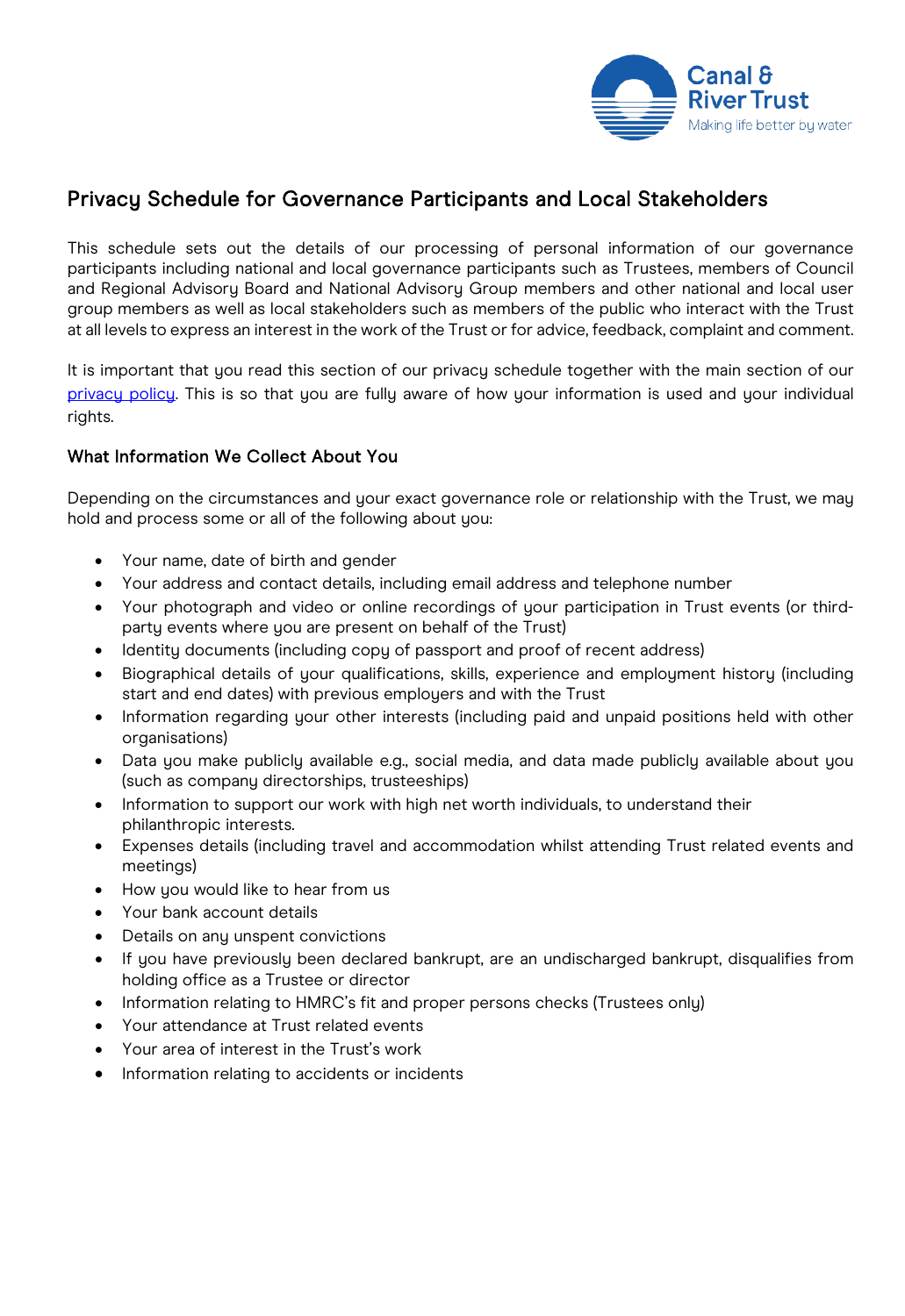## How We Use Your Information

Your personal data may be collected in a variety of ways. For example, for Governance participants, through application forms, CVs or resumes; obtained from your passport or other identity documents such as your driving licence; from forms completed and biographical information and photograph supplied by you at the start of or during your period of involvement with the Trust; from correspondence with you; or through interviews or meetings or events.

We may take photographs of governance participants during attendance at Trust related events and meetings.

Personal data may also be collected about governance participants from third parties, such as references supplied by former employers and information from criminal records checks where appropriate for the role.

We also collect data on our governance stakeholders whose philanthropic aims align with those of the Trust and/or our current fundraising campaigns. We undertake in-house research and from time to time engage specialist agencies to gather information about you from publicly available sources, for example, Companies House, the Electoral Register, company websites, high net worth individuals, social networks such as LinkedIn, political and property registers and news archives.

We may also carry out research using information in the public domain to identify individuals who may have an affinity to our cause but with whom we are not already in touch. This enables us to understand the background and interests of a prospect, inform our funding strategy and target our communications more effectively,

We carry out analysis on our governance stakeholders, to determine the success of our communications and to better understand supporter behaviour, patterns and trends. We do this by assessing various types of information including donation behaviour (amounts and frequency) or geo-demographic information (for example, age and location). This analysis helps inform and improve our marketing and fundraising practices and to ensure we deploy resources as effectively and as timely as possible, for example, contacting supporters with appropriate information and requests by reducing the amount of irrelevant communications being delivered to enhance supporter experience.

To help us market and fundraise more efficiently, we may collect information about you that gives us insight into the likelihood of you wishing to support our work. Such information is compiled (either by us or by a contracted third party) by way of non-intrusive profiling using only publicly available information about you such as your location. This helps us to understand the background of our supporters so that we can make appropriate requests to those who are willing to support us. We may also compile information (either by us or by a contracted third party) from publicly available sources on prospective supporters including high net worth individuals. This enables us to understand the background and interests of a prospect so we can tailor our communication accordingly.

We may aggregate and anonymise personal data so that it can no longer be linked to any particular individual. This information can be used for several purposes – for example, to identify common characteristics amongst our existing supporter base, helping us to better understand our audience and to make our communications as efficient as possible.

For those individuals who interact with the Trust in respect of an area of interest in the work of the Trust or for general advice, feedback, complaints and other comment, we will collect your name and contact details as well as the substance of your area of interest, complaint or other communication.

There may be instances when in the course of maintaining or repairing a Trust asset we need to liaise with an organisation, individual or their appointed agent to gain access to a specific location. This is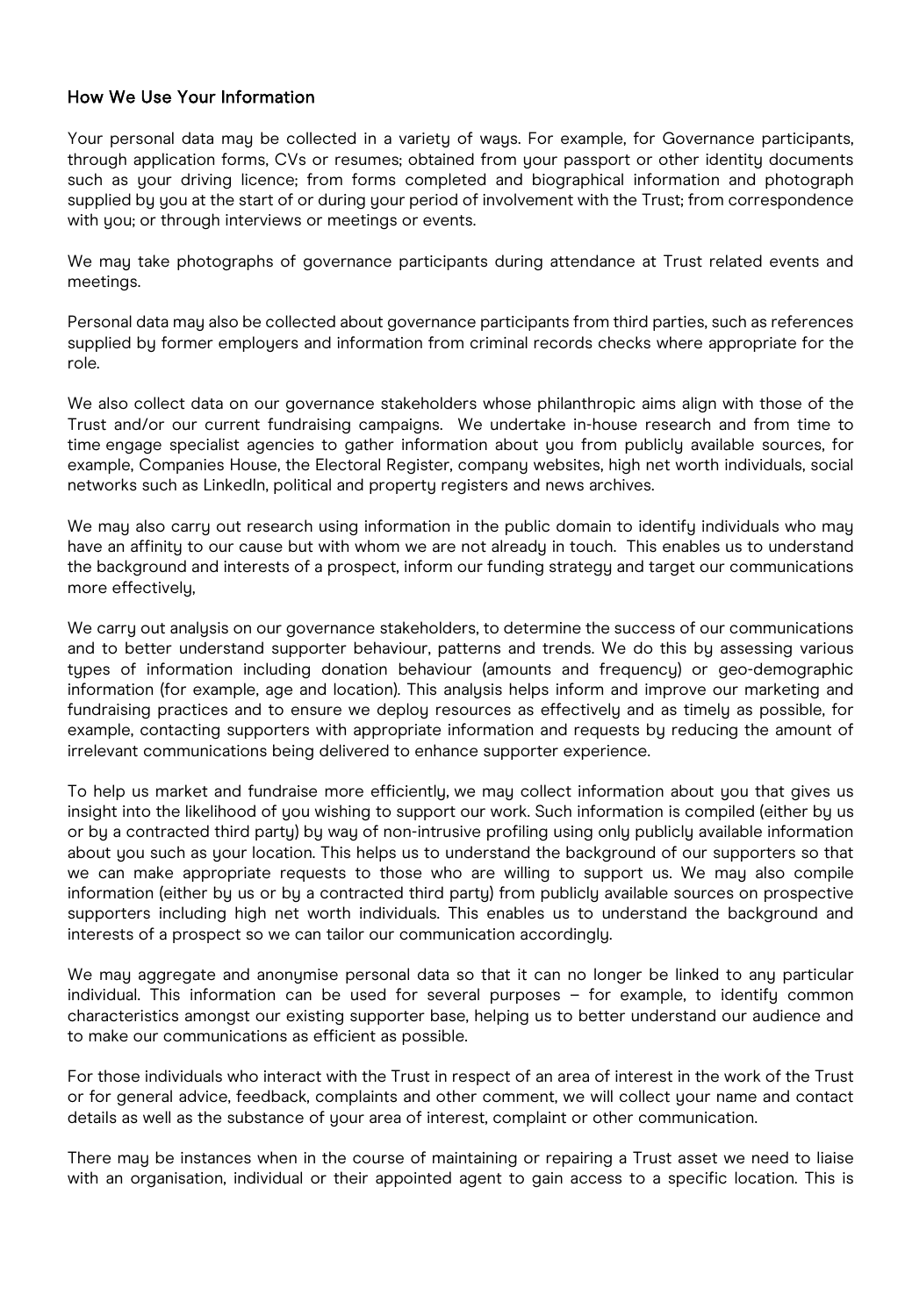necessary for the Trust to fulfil its legal obligations and in doing so restricted elements of personal data, such name and contact details, may be shared internally or with our framework contractors.

Personal data will be stored securely in a range of different places in the Trust's information management systems. Physical certified copies of Trustee identity documents will be kept in a secure location under the sole control of the Trust's Legal & Governance team.

If you are involved in a near miss or a health and safety incident on Trust property or whilst at work, we will collect data relating to you and the incident in order to investigate and improve our working practices and the areas we have open or accessible to the public, staff, or volunteers within the Trust.

### Legal Basis for Processing Your Personal Information

Some personal information is necessary for us to collect and process under our legal obligations. For example, we need to collect and retain certain information relating to our Trustees as they are also the legal directors of the Trust and we need to provide proof of identity and residential address of Trustees under money laundering regulations.

We ask for details of unspent convictions in relation to safeguarding children and vulnerable adults pursuant to our legal obligations in this area.

Other personal information is essential for us to collect, organise and share in order to identify and communicate with our governance participants in an effective and efficient manner and we see this processing as within our legitimate interest. We need your bank account details to reimburse expenses of governance participants. We also need to store your personal details on our on-line third-party travel and accommodation booking system (where your email address may be visible to other governance stakeholders when other search for their details which assists with the functionality and usability of the system).

We may also send group emails which show your email address to other relevant governance stakeholders, for the purposes of facilitating communication between those stakeholders.

We take photographs and sometimes take recordings of governance and other Trust related events, where your image and/or a recording of your participation may appear.

We see this as within our legitimate interest to process personal details of governance participants in this way.

When the Trust gathers information relating to health and safety near misses or incidents, we are relying on legal obligation for the collection of this data and the processing of it to investigate and improve our estates.

For other local stakeholders, we need to process this information so that we can resolve the query or complaint in question and follow up with those individuals that have contacted us and expressed an interest in the outcome. We also need to group our local stakeholders together in our information management systems in order to effectively organise our charitable resources and focus our efforts and communications in the most efficient way possible. We therefore rely on our legitimate interest in processing your personal data in these circumstances.

When gathering research and contacting governance stakeholders we rely on legitimate interest. We see our supporter analysis, aggregation and anonymisation and non-intrusive profiling as a balance of helping us fundraise more efficiently and our obtaining a greater understanding of our supporters and their interests is in favour of us carrying out this analysis and we are therefore relying on this as a legal